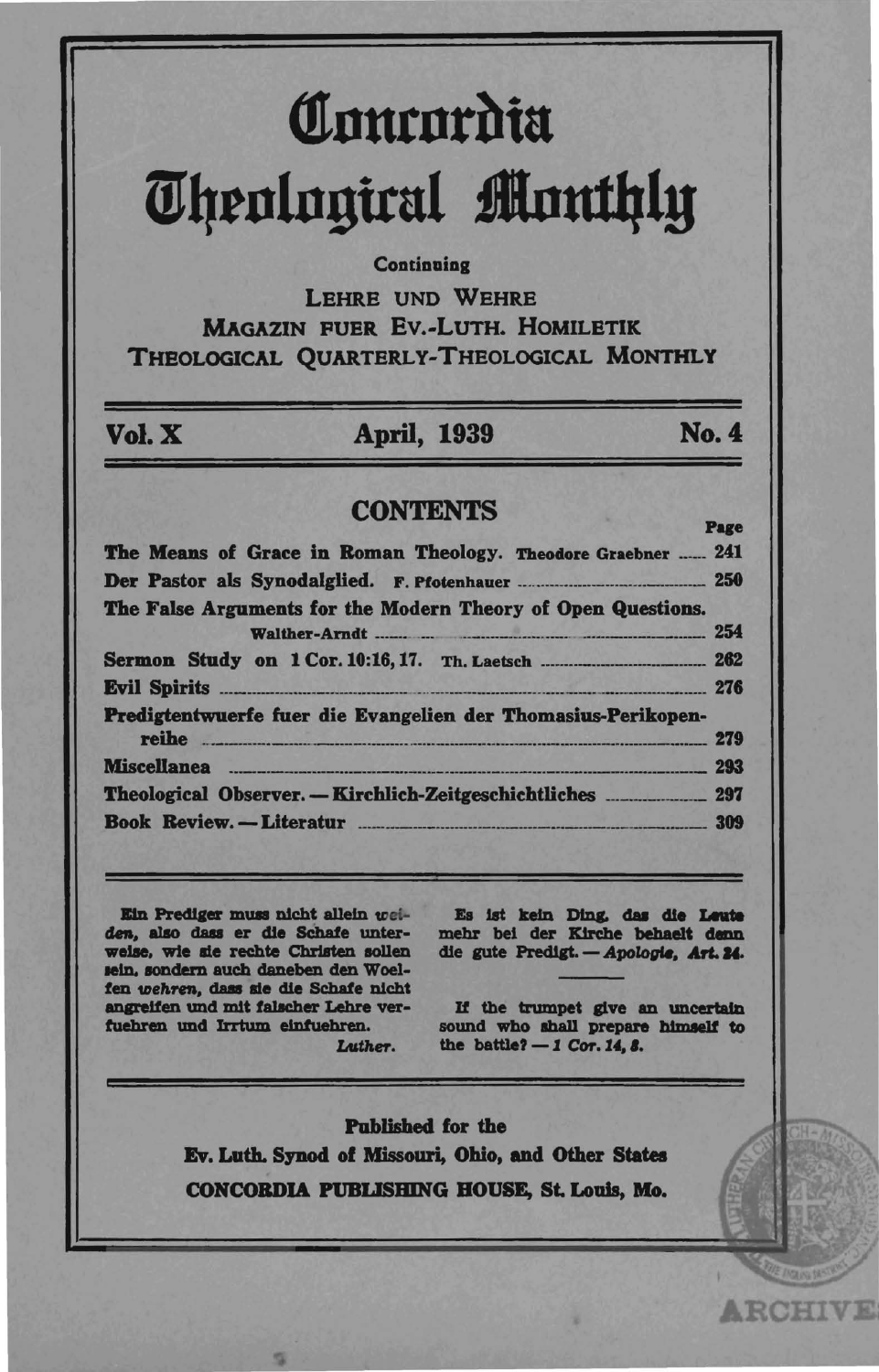# *Concordia Theological Monthly*

| Vol. X | APRIL, 1939 | No. 4 |  |
|--------|-------------|-------|--|
|        |             |       |  |

## **The Means of Grace in Roman Theology**

That things are not what they seem is an observation elicited frequently by a course of study in Roman Catholic dogma. At no point is this caution more necessary than in an attempt to comprehend the Roman Catholic idea of Grace and of the Means of Grace.

When the Lutheran Reformation eliminated that host of intermediaries and plenipotentiaries who obstructed the way to grace, it incredibly simplified certain fundamental concepts. Grace is the attitude of divine good will toward the sinner, nothing else. And the Means of Grace are the provisions which God has made to bring His favor to the individual. Fundamentally there is only one means, the Gospel-message. In its plural form the word would include the Sacraments, Baptism and Holy Communion, and such functions of the holy ministry as preaching and absolution.

The Roman handbooks list a bewildering array of topics under the head of Means of Grace. Francis Cassilly has written a textbook for use in Catholic high schools entitled *Religion, Doctrine, and* Practice (1926). Cassilly lists among the Means of Grace first of all Grace as Sanctifying and Actual, thereby advising us at once of a fundamental difference somewhere in the definition of grace, as distinguished from the Protestant concept. Among the Means of Grace there is listed next Prayer, with a special section on the "Hail Mary." Then the Sacraments. Then the sacramentals, such as the blessings of the Church, also holy water, the rosary, candles, crosses, and medals. Furthermore, religious ceremonies, genuflections, vestments, liturgy, processions, pilgrimages. Also the ecclesiastical year with its holy days, rogation days, the Corpus Christi, the devotion of the Sacred Heart, and the entire system of seasons and days, of which the author says that it unquestionably "could have come only from the inspiration of the Holy Ghost."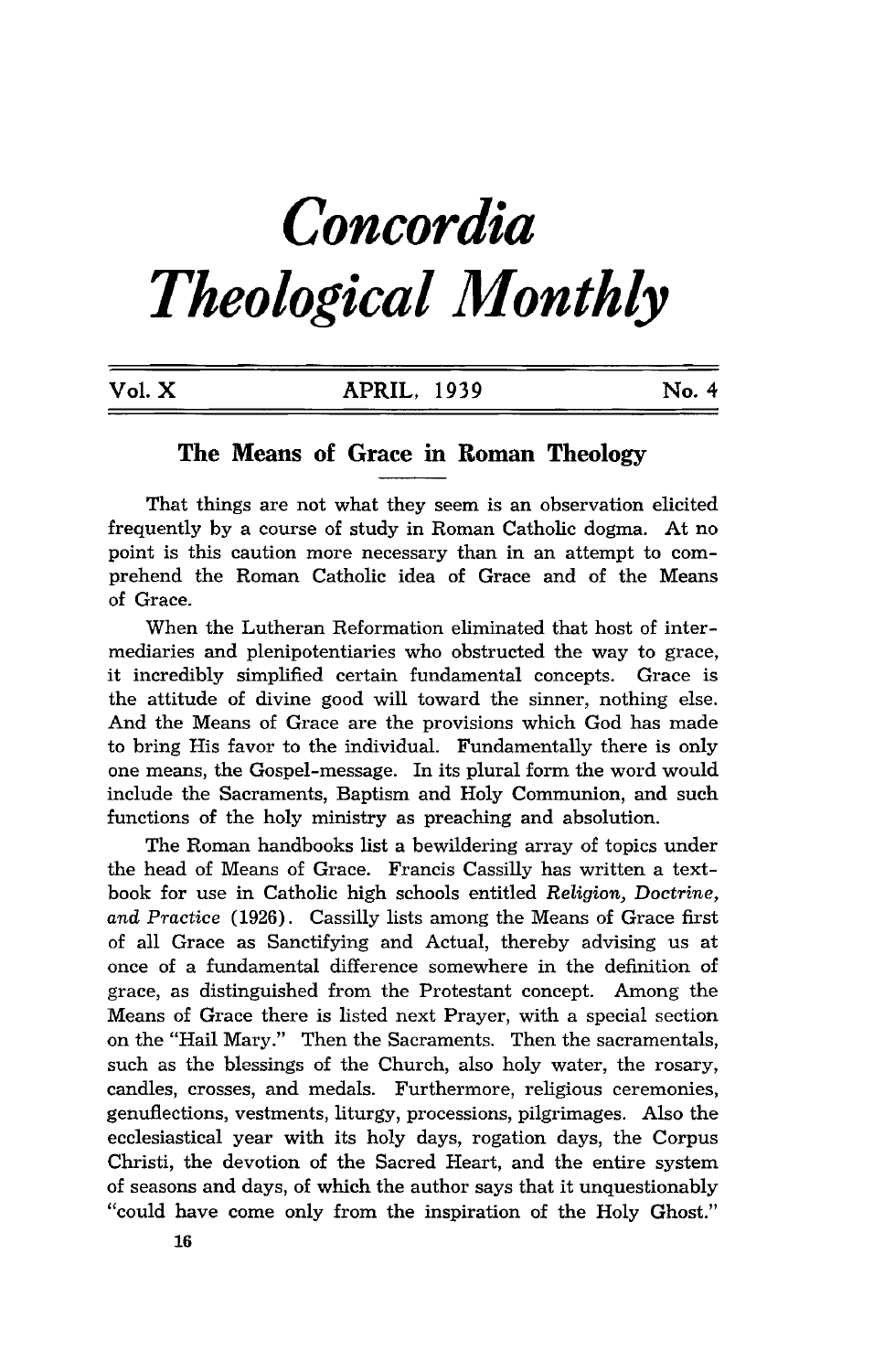In all this variety of Means of Grace one is conspicuously absent the Word.

Yet there is nothing haphazard or accidental about this classification of various functions, offices, institutions, and ceremonies as Means of Grace. The clue to the apparently heterogeneous scheme is found in the Roman Catholic definition of grace.

#### Grace

**In** Roman theology the term grace includes a number of religious ideas which are carefully defined in the handbooks of doctrine, however confusing may be their use in the literature of the Church generally. A large number of passages might readily be quoted in which the term grace is employed in its Scriptural sense. The grace of God is also to the Catholic God's forgiving love. So thoroughly is this concept of grace embedded in both the Old and the New Testament Scriptures that no theology which still has its fringe in the canonical writings can fail to employ the term in its native sense. Yet throughout the dogmatic and devotional literature of the Roman Church a constant shift in the meaning of the term grace is observed.

When the Protestant says that "without grace no one can enter heaven," he has in mind the pardoning love of God. When the Catholic teacher uses the same expression, he means "sanctifying grace" - that gift which Adam lost through the Fall, the gift "which had placed him in a supernatural state and made him a friend and child of God with a right and title to enter heaven." 1) The Roman theory assumes that, as Adam received a *donum superadditum*  which made him pleasing to God, so every child of God may receive this "supernatural gift by which we are cleansed from sins, made holy, pleasing to God, and heirs of heaven." This gift is called "sanctifying grace," also "the grace of justification." "By it we are justified, that is, we pass from a state of sin to a holy and righteous state." Of this gift it is said that it is "a free gift of God and cannot be merited by naturally good works" $-$ a limitation which makes confusion worse confounded because granting *some* merit to the works which are good, - though not *naturally* so. As a matter of fact, we are immediately informed that sanctifying grace "gives us a title to merit *by our good deeds."* 2) More specifically, sanctifying grace "is restored by acts of faith, hope, and contrition," and when a person is in such a state, the Council of Trent declares life eternal to be strictly merited. If then it is asked by what means such "grace" may be obtained, we are told that there are two principal means - prayer and the use of the Sacraments.

<sup>1)</sup> Cassilly, op. cit., p.145. 2) Cassilly, op. cit., p.147.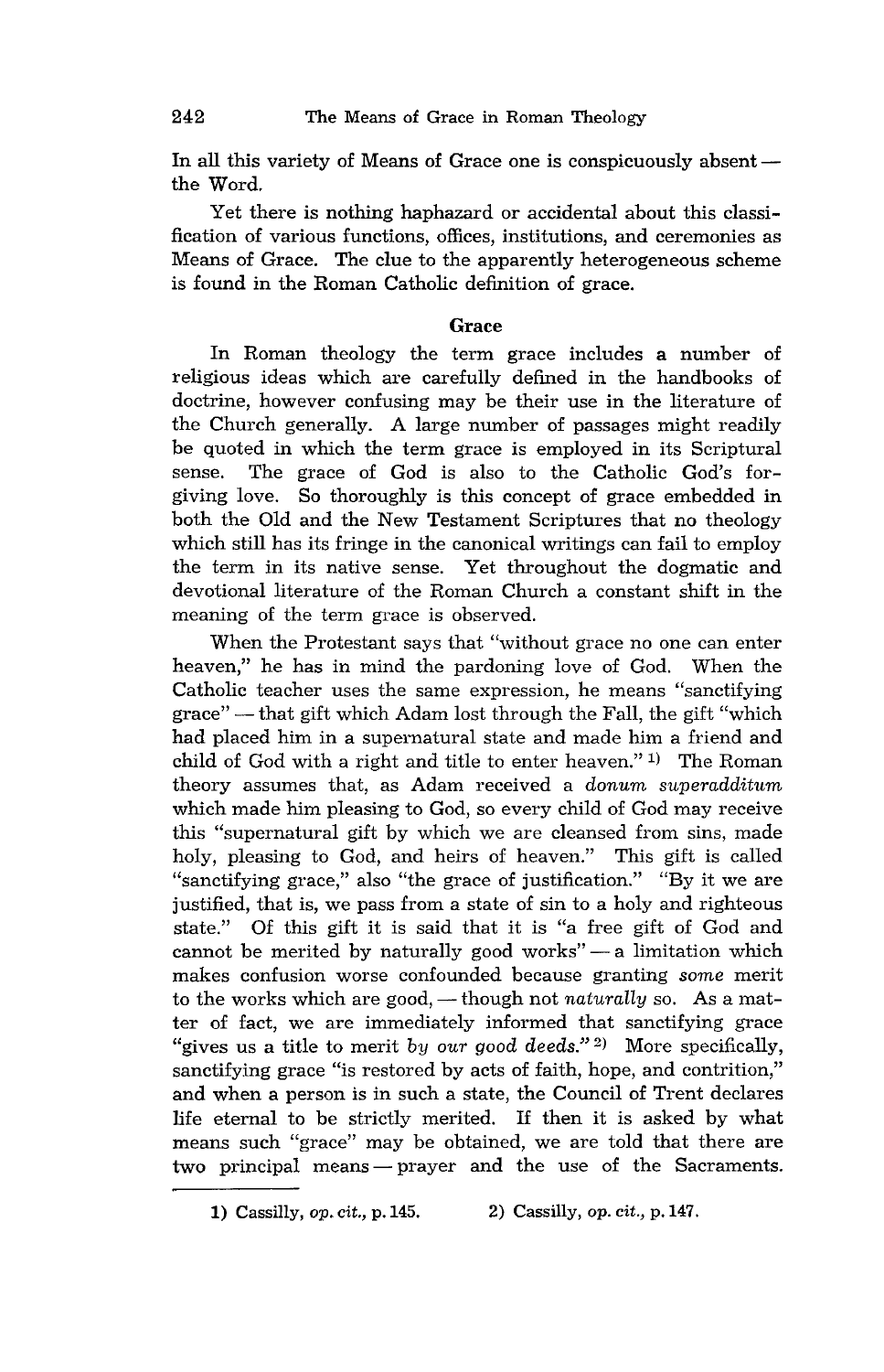That which preserves this system from becoming the baldest Pelagianism is the doctrine that good works "derive their value from the merits of Jesus Christ."

As distinguished from sanctifying grace, there is actual grace. Cassilly illustrates this doctrine by means of a comparison, thus: "One wintry day a team of horses was laboring to pull a heavily laden wagon up an ice-covered hill. Finally it was stalled; it could go no farther. An auto truck happening by, the driver saw the predicament of the stalled team and came to its relief by attaching his truck to the wagon-pole. With the assistance of the truck the horses easily drew the load up the hill." Now, in this case the natural powers of man are the team of horses, the grace of God is the auto truck, and so man, "by the union of his natural powers with grace, is enabled to perform the virtuous act or overcome the temptation." "Actual," then, is a term implying activity, the ability of man to do good and avoid evil, differing from sanctifying grace (which is "permanent") in this, that, "when the temptation passes or the good act is performed, the grace is no longer needed, and it ceases." It is more proper therefore to speak of actual graces  $(\text{plural})$ ,  $-$  and this is the common Catholic usage,  $-$  "graces, like gentle rain from heaven, are constantly falling into our souls," etc. 3)

It is only with this preview of the Catholic concept of grace that we are able to understand the doctrine of the means by which grace is conferred. These, as has been said, range from the "Hail Mary" and holy candles to the tremendous mystery of the Mass. Yet there are two features which characterize the Roman concept of the Means of Grace in a manner peculiar to that system. We have in mind the doctrines of the opus operatum and of the indelible character in the sacramental system.

#### The Sacramental System

The Means of Grace, as the term is understood in Roman theology, is not primarily the Word, but the priestly function, more accurately still, that complex of priestly functions which we call the sacramental system.4)

Through the Sacraments, permanently instituted by Christ, the Roman church-member has the means by which, when rightly used, God is moved infallibly to confer grace upon the soul. But

<sup>3)</sup> The Catholic catechist will ask: "Are graces distributed equally? Why not? Did the great saints receive more graces than ordinary Christians? How do our graces depend on our own disposition? Do we always notice the graces we receive?" So Cassilly.

<sup>4)</sup> It should be noted that Gibbons ranks prayer above the Sacraments as a Means of Grace. *Faith of Our Fathers,* Ed. '92, p. 265. So the handbooks generally.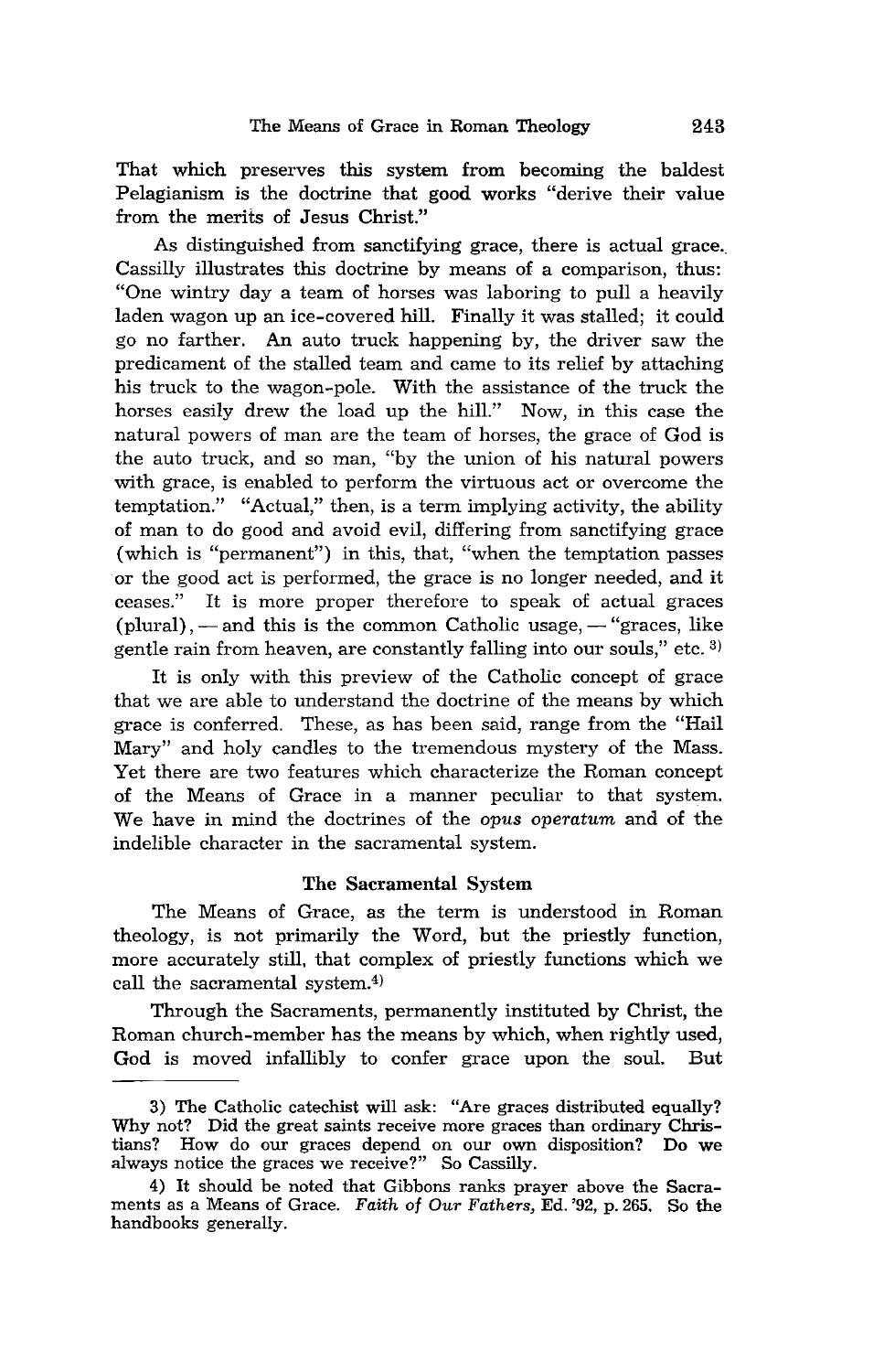although the grace of God is equally present in all, they have each a specific effect and also differ in their ability to confer an indelible character. The theological handbooks endeavor to present, more or less successfully, this unity of purpose (with diversity of gift) by means of analogies from human life. Looking upon life as a conflict and the Church as the army at war with sin, Berthold of Chiemsee *(Tewtsche Theologey,* 1528) points out that man is enrolled in this army through Baptism; Confirmation gives him the armament; Penance binds up and heals those wounded in the strife; Communion gives food to the soldier; and Extreme Unction serves the dying. Holy Orders sends the servants into the Christian battle-line, and Marriage supplies ever new additions to the forces.

Other unifying principles have been suggested. It has been pointed out that the seven sacraments are eaeh opposed to one of the seven deadly sins, thus: in Baptism, humility opposes pride; in Confirmation, hope is opposed to avarice; in the Eucharist, love against envy; in Penance, righteousness against gluttony; in Extreme Unction, endurance against sloth; in Ordination, wisdom against anger; in Marriage, continence against impurity.

Again, it has been reasoned that Baptism and Penance concern faith, Confirmation and Extreme Unction concern hope, Eucharist and Matrimony concern charity, while Ordination is the means of supplying all the rest.

More artificially still, the Catholic writers of works of devotion draw an analogy between the seven sacraments and the five loaves and two fishes, Matt. 14: 17 ff. Five sacraments are incumbent on every Christian, "even as bread is the universal food," while the fishes correspond to Ordination and Matrimony, which are left to the individual choice, "even as sea-food is a matter of personal preference."

The artificial nature of these parallels and analogies is evident. While impressive and even convincing to rude minds, they are not featured in the modern handbooks of instruction. Francis Cassilly says, rather matter of fact:

"The number and nature of the sacraments correspond most aptly with the needs of the temporal and spiritual life. As men by their natural birth are brought into the world, so by Baptism they are born to the supernatural life of grace and brought into the Church. Children must grow and get strong, and Confirmation makes us strong and vigorous in grace. Men need food to nourish them, and the Eucharist is the food of the soul. When people fall ill, they need a remedy to bring them back to bodily health; Penance restores life and health to the soul. All must die, and Extreme Unction gives us consolation and special grace to die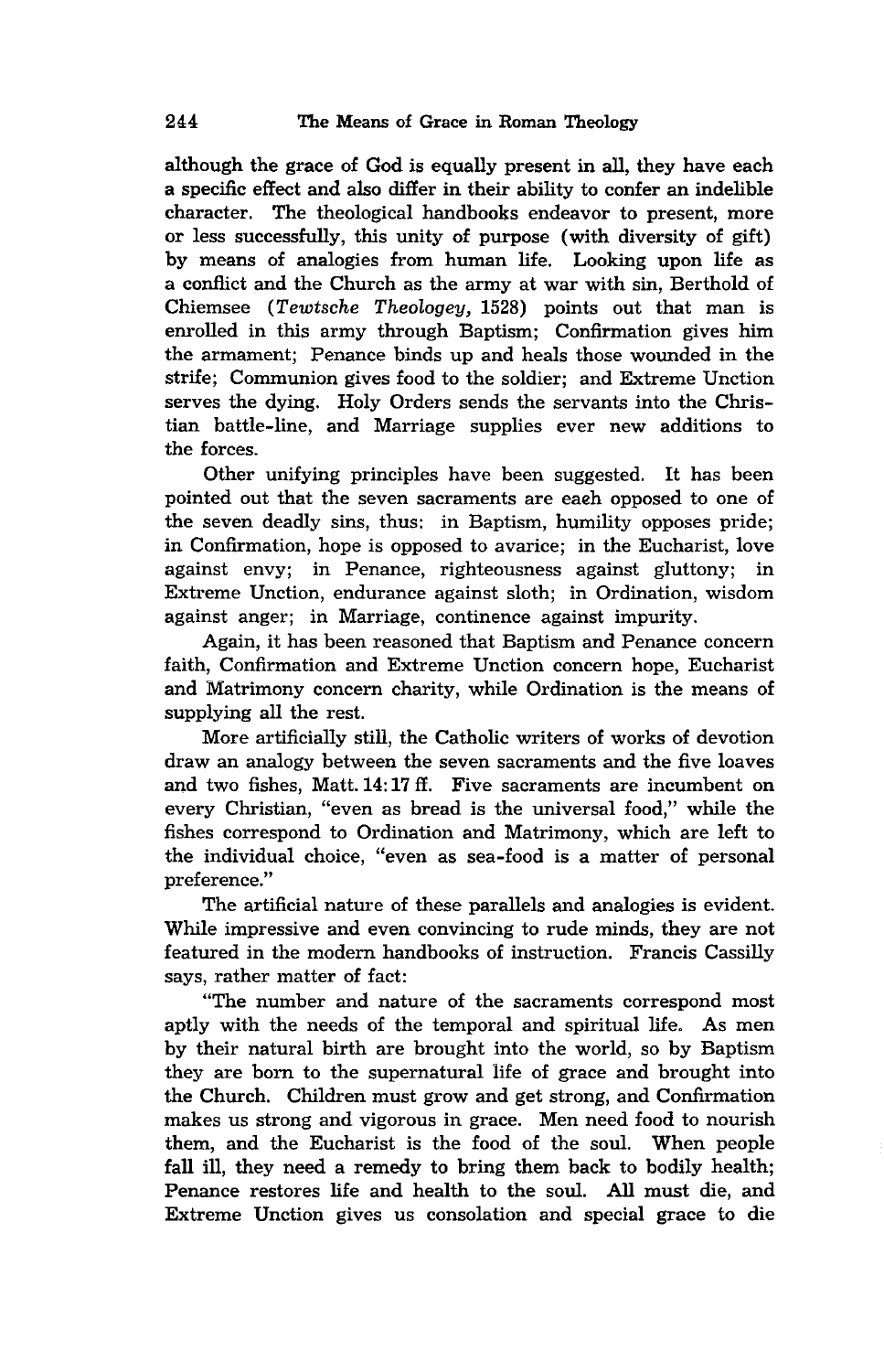in peace and resignation; and it does more, for it brings back the former vigor of the soul by removing the remains of sin and sometimes restores the bodily health. Nations must have a government and civil rulers; the Sacrament of Holy Orders supplies spiritual rulers to the Church and keeps up its administration. Marriage makes the family and perpetuates the human race, while the Sacrament of Matrimony makes the Christian family, perpetuates the Church on earth, and fills heaven with saints." 5)

But now as to the features which have been superimposed upon the sacramental system by the doctors of the Church - the *opus operatum* doctrine and the Indelible Character.<sup>6)</sup>

#### The Doctrine of Opus Operatum

Both the Augsburg Confession and the Apology have expressed the dissent of the Reformers from "those who teach that the Sacraments justify by the outward act and who do not teach that, in the use of the Sacraments, faith which believes that sins are forgiven is required" *(Augsb. Conf.,* Art. 13) and condemn "the whole crowd of scholastic doctors, who teach that the Sacraments confer grace *ex opere operato,* without a good disposition on the part of the one using them, provided he do not place a hindrance in the way." *(Apol.* A. *C.,* XIII,18.) The argument by which Roman Catholic theology endeavors to establish the absolute efficacy of the Sacraments is one of the strangest combinations of Rationalism and of *argumentum ad hominem,* with an appeal to exegesis which ignores fundamental principles of interpretation. The argument as it is found in modern text-books of instruction goes back to the pre-Tridentine, when the apologists for the old system had to justify their doctrines against the criticism of Lutheran and the other reformers. The following is translated from the German (and an uncouth German it is) of John Mensing, whose *Antapology,* directed against the Augsburg Confession and its Apology *("der krafftlosen vnd vngegrundten Philipp Melanchthonis Apologiae")* was completed in 1535: 7)

"When our theologians compared the Sacraments of Holy Church with those of the Jews, they raised the question whether in Christ's Sacraments there be a native power *(eynige krafft)*, to work forgiveness of sins, since it is clear from the Scriptures that

<sup>5)</sup> Op. *cit.,* p.178.

<sup>6)</sup> Both doctrines are held also by the Eastern Church, likewise the teaching that for effective administration of the Sacraments the inward intention of the priest is necessary. (See *Popular Symbolics,* p. 143 f.)

<sup>7)</sup> The section is quoted in Die *Vortridentinisch-Katholische Theologie des Reformations-Zeitalters, aus den Quellen Dargestellt von Dr. Hugo Laemmer.* Berlin, 1858, p. 220 f.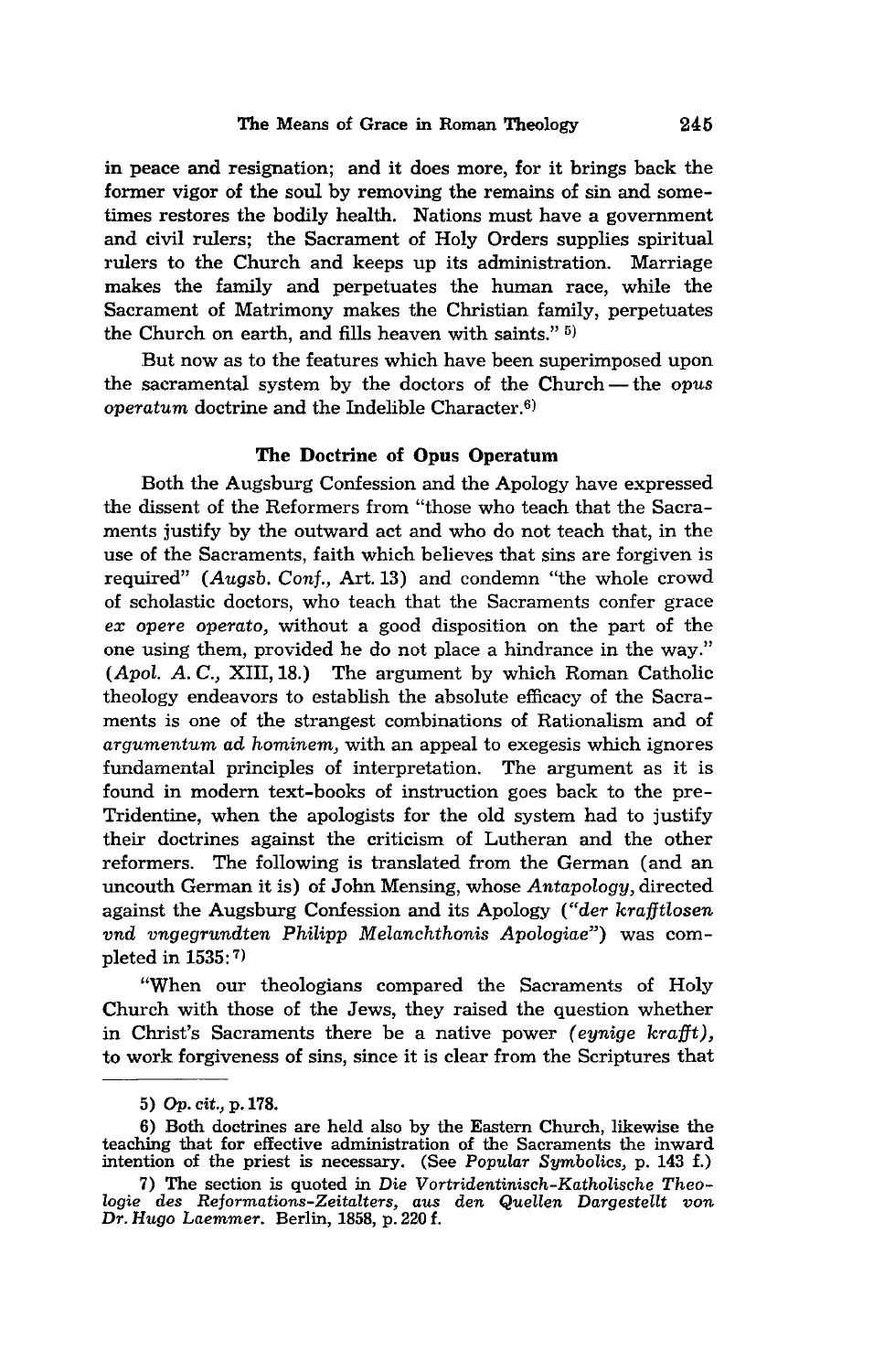the Jewish Sacraments did not have this power. Paul, Gal. 4: 9, calls these weak and beggarly elements - beggarly because they lacked the sufferings of Christ, without which they were ineffective. And still the Scripture testifies that the fathers, when they used such Sacraments, received forgiveness. Now, our theologians such Sacraments, received forgiveness. maintain that this did not occur *ex opere operato,* or by the power and virtue of the action itself. Rather, they maintain that forgiveness was conferred by reason of the faith in Christ on the part of those who used them, called by our theologians *opus operans.*  Now, say our theologians, if we are to attribute to the holy Sacraments more virtue and power than we attribute to the Jewish Sacraments, they must be capable of giving grace to those who subject themselves faithfully. And this, they say, *is ex opere operato,* that is, by the very use of the Sacrament, even if *opus operans* (that *is,* devotion and faith) are not present, so long as by an obstinate wicked heart and secret unbelief they do not make themselves unworthy of grace.

"The Sacraments of the Old Testament gave the grace of forgiveness merely as a reward of faith. If the New Testament Sacraments are to do more, they will give forgiveness by the simple action that is being performed. The reason for this is the Passion of Christ, which operates through them. Such a work cannot be without power. It is true that in Baptism my faith is *opus operans;*  but Baptism in itself, and viewed in absence of my faith, is *opus operatum,* where Christ works without me, and the effect is justification, or forgiveness of sins. And so our theologians are steeled *(gesegenet* -lit., protected as by a charm) against every argument of the Lutherans and Anabaptists when they confess that in the Sacraments of Christ is an invisible power and grace which works justification and forgiveness of sin, renewal, the infusion of grace and every virtue, without addition of any work of ours, simply permitting the Holy Ghost to grant it *ex opere operato."* 

The *ex-opere-operato* theory was established as official Catholic doctrine when the Council of Trent pronounced anathema upon any one "who would say that grace is not conferred *ex* opere *operato* through the Sacraments of the new law but maintain that faith in the divine promise is sufficient to obtain grace." (Sess. VII, Can. VIII.)

The Jesuit dogmatician Christian Pesch, in the sixth volume of his *Praelectiones Dogmaticae,* discusses the proposition that "the Sacraments of the new law confer sanctifying grace *ex opere operato."* He explains that by *opus operatum* is to be understood the very sacramental sign (as, for instance, the sprinkling of water upon the head of the candidate) together with the pronouncement of the words "I baptize thee," etc. "Hence," says Pesch, "the *opus*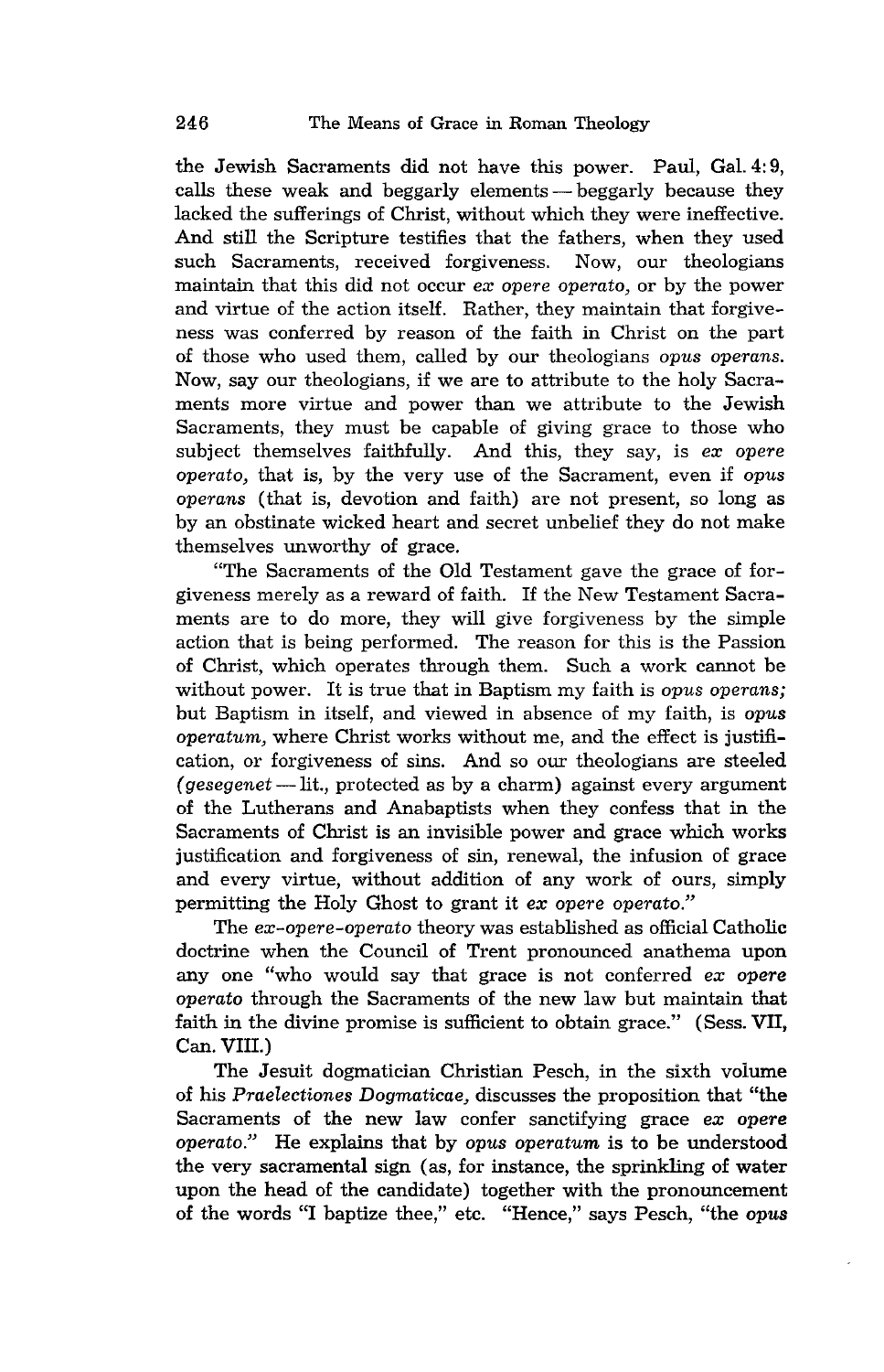*operatum* is opposed to the *opus operantis,* that is to say, opposed either to the merit of the minister or to that of the one receiving the Sacrament. Accordingly the meaning of the proposition is: 'When a person receives the Sacrament in the prescribed manner, he receives sanctifying grace, not because himself or the minister deserve this grace, but by virtue of the sign instituted by Christ.'"<sup>8)</sup>

The doctrine of the *opus operatum* was completely developed by Bellarmine, whose propositions again were analyzed and refuted by Gerhard. (Loci, *sub* "The Sacraments in General.") Bellarmine as well as the later dogmaticians<sup> $9)$ </sup> have endeavored to cover up the mechanistic theory of the Sacraments involved in the *ex opere operato* by pointing out that, while the recipient and his faith have nothing to do with the efficacy of the Sacrament in conferring grace, the recipient, by his faith and repentance, supplies a fertile soil for the operations of divine grace. "As there must be in the wood a capacity of being set on fire if a flame is to be produced, even so there must be on the part of the recipient preparation and cooperation in order that the Sacrament might do its work" $-$ a line of reasoning which adds to the inconsistencies in the doctrine of the Sacrament and, worst of all, makes the favorable, or receptive, attitude of the parishioner the true cause of that infusion of grace or accession of virtue which Roman theology has substituted for the free gift of divine pardon. John Perrone, S. J., in his *Praelectiones Theologicae,10)* seeks to show that Sacraments confer their grace by an "inner virtue," by adducing proof from the Scriptures, the fathers, and the unanimous teaching of the Church. All texts which establish the power of the Sacraments to confer grace are cited to prove that this power is exerted by the mere outward performance of the prescribed act. This has been consistently the method of proof ever since Catholic dogmaticians were compelled to justify their mechanical view of the Means of Grace after the foundation had been shaken by the first onslaught of the  $Reformers$ <sup>11)</sup>

It adds to the confusion when Roman theology makes the

10) Ratisbon, 1856, Vol. II, p. 267 ff.

<sup>8)</sup> Pesch, *op.* cit., 4th edition, 1914, Vol. 6, p. 46.

<sup>9)</sup> For instance W. Wilmers, *Lehrbuch der Religion,* 7th edition, 1912, IV, 218f.

<sup>11)</sup> In the popular presentation little or nothing is made of the inherent power of the Sacrament, its efficacy *ex opere operato,* emphasis being laid on the need of proper disposition. For instance, in Cassilly both teachings are united in the sentence: "It is to be noted that the Sacraments, according to the institution of Christ, give grace of themselves and not by virtue of the minister or recipient, though the disposition of the recipient may be a necessary condition." *(Op. cit.,* p.179.)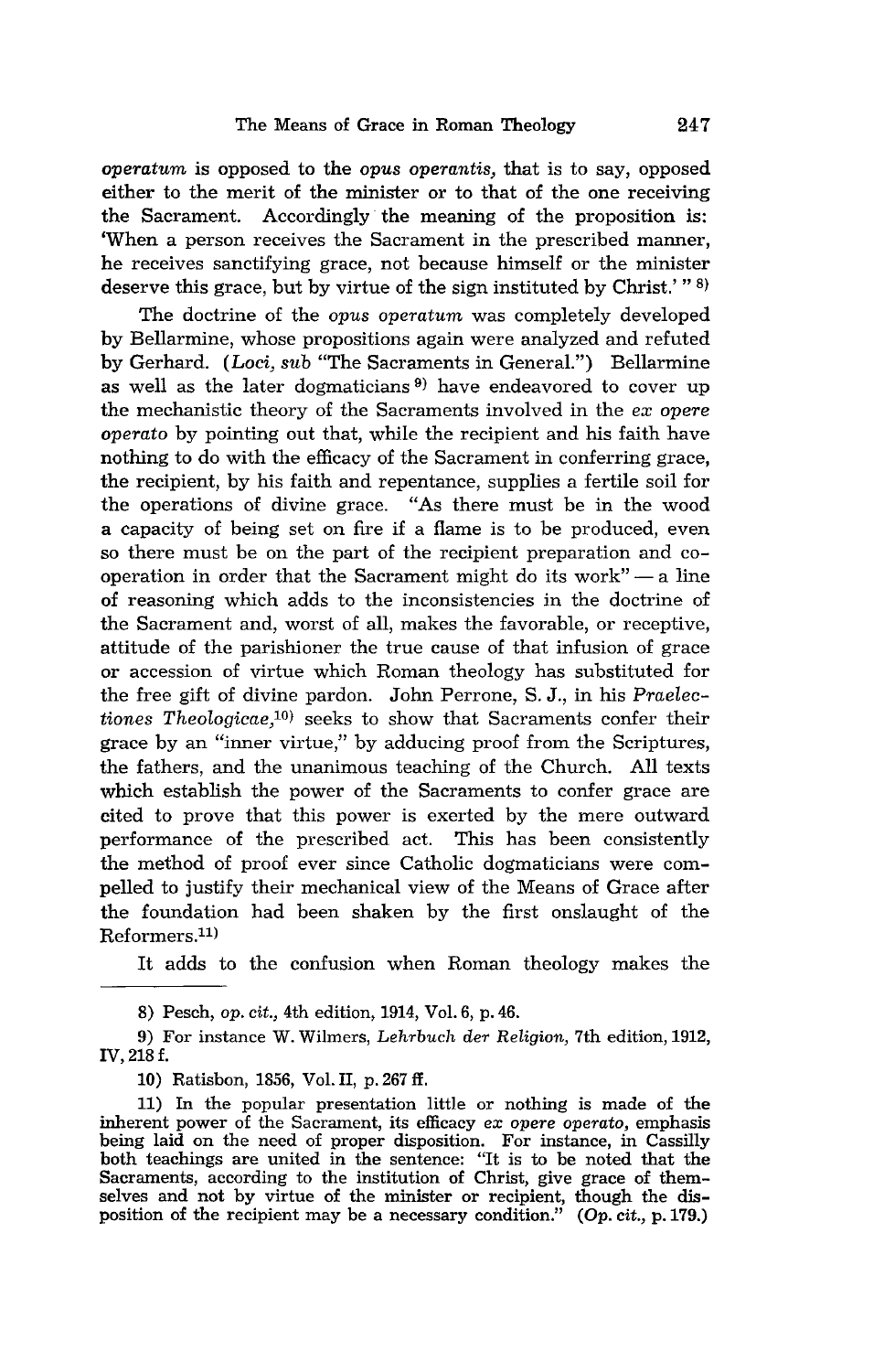effectiveness of the Sacraments depend upon an entirely subjective factor, the purpose in the mind of the officiating priest. This is the famous doctrine of the Intention.

#### The **Intention**

On the one hand, the Roman Church teaches - and to this Protestant theology has never objected  $-$  that the validity of the Sacrament depends neither on the faith nor on the moral probity of the minister.12) This does not mean, however, that, in order that the Sacraments may be administered *properly (licite)* the minister may be an unbeliever or living a reckless life of sin. On the contrary, one who is not in a state of grace, sins mortally if, knowing such a condition of his soul, he nevertheless administers a Sacrament. But this does not affect the *validity* of the sacred act. The theologians distinguish between an administration *licite*  and *valide.* There is no *valid* administration unless there is present the intention of the priest.

Here the Aristotelian distinction between matter and form enters in. If the matter of Baptism is changed, there is no Sacrament, as when another liquid than water is used. Or the form is altered (and in this terminology, form is equivalent to essence), and here the intention of the speaker enters as a decisive factor. It is possible to use conventional words in a subjective manner, as when instead of intending that Baptism confer grace, the priest speaks with this intention: "I baptize thee  $-$  for the purpose of cooling thee off." The sacramental word can only then be effective when the intention to do what the Church does is present.<sup>13)</sup> The dogmaticians develop with great ingenuity the exact meaning of intention. They distinguish it from mere attention, also from mental distraction, which may be a venial or even a mortal sin, but does not, like the absence of intention, affect the essence of a valid Sacrament.<sup>14)</sup>

The Scripture proof for the Intention is derived from 1 Cor. 4:1, Luke 22: 19, and John 20: 23.

The disquieting doubt of the Roman Christian whether his baptism had been valid and whether in the absence of such valid Baptism he be properly confirmed, married, ordained, is not overlooked by the dogmaticians. The handbook of Perrone refers to the circumstance, *"quod;, in Catholicorum doctrina necessario anxietas animi oriri debeat, num quis fuerit rite baptizatus, caeteraque sacramenta sibi rite fuerint collata."* His answer is

*<sup>12)</sup> Valor sacramentorum neque a fide neque a probitate ministri pendet.* Pesch, *op. cit.,* p.105.

<sup>13)</sup> Wilmers, *op. cit.,* p. 240 ff. So all the dogmaticians since Trent.

<sup>14)</sup> Pesch, *op. cit.,* p. 123 ff.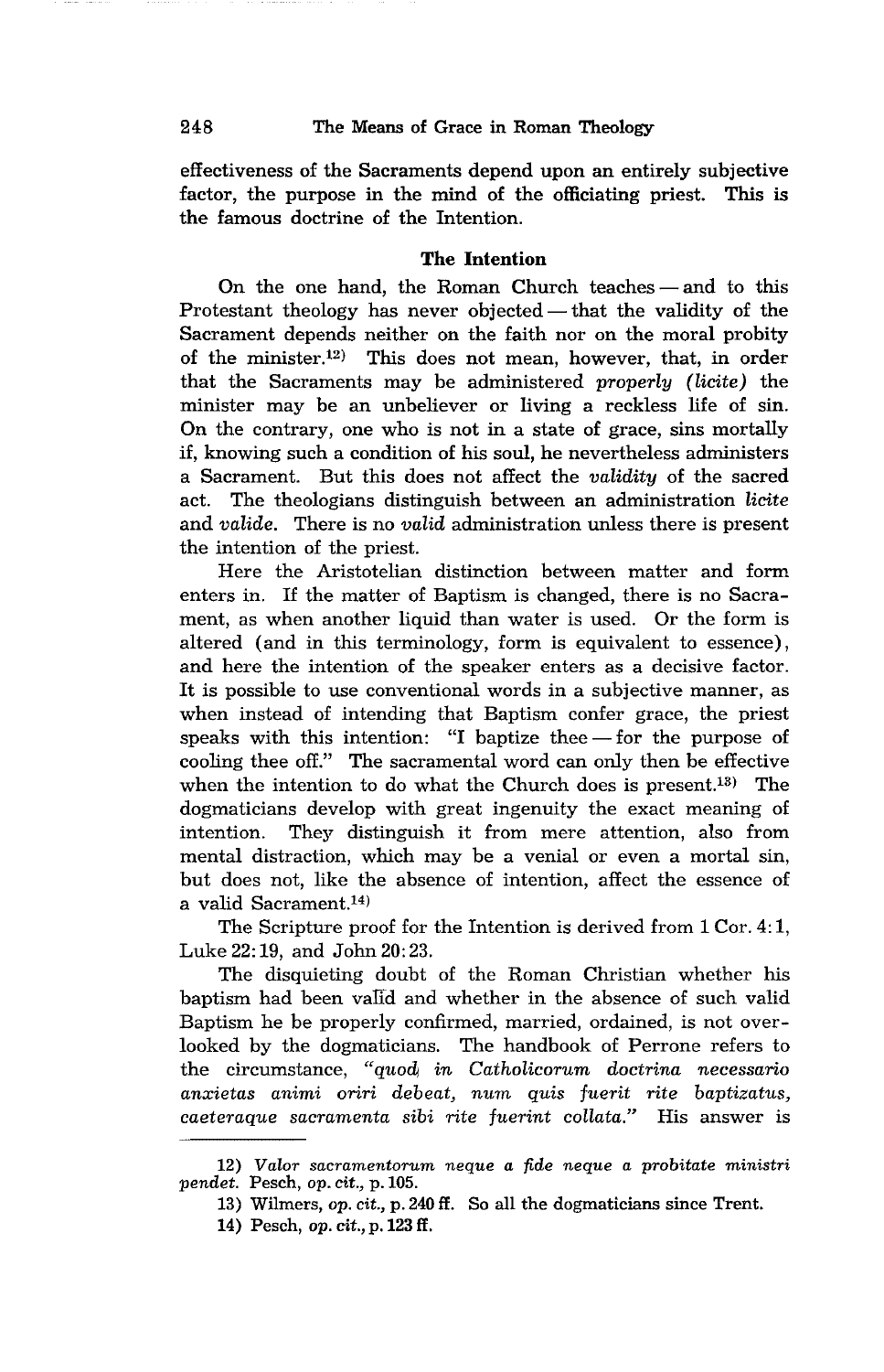that there is a justifiable moral certainty that the rite is celebrated with the proper priestly intention; that is, the chances are infinitely against the occurrence of such a lapse.15)

It is difficult to follow the dogma in all its ramifications, as when Wilmers asserts that the *actual* intention is not necessary (though desirable), that the *habitual* is not sufficient, and that the *virtual*  is required and is sufficient.16) In the end, the Catholic doctrine of Intention defies all attempts at definition, since it is, on the one hand, made an absolute and sufficient condition of a valid rite, while, on the other hand, the Sacrament is held to be effective by its inner constitution (ex opere *operato),* yet with the condition, in the recipient, of preparation "by making fervent acts of faith, hope, love, desire, contrition, and humility."<sup>17)</sup>

#### The Indelible Character

The Council of Trent pronounced a curse on all who deny that in Baptism, Confirmation, and Ordination the soul receives a spiritual and indelible mark, or character. This accounts for the fact that these sacraments may not be repeated. The character is held to be indelible during the present life and in that which is to come, the latter indeed by an argument e *silentio* (because the councils do not limit the character to the present life) .18) As to the exact nature of this character, Catholic theology has no descriptions that go beyond adducing those texts which refer to *the seal* imprinted upon the believer, 2 Cor. 1: 21, 22; Eph. 1: 13; 4: 30. The inadequacy of these texts was pointed out by Chemnitz in his *Examen* 19) and by Gerhard in his criticism of Bellarmine. Cassilly explains that Baptism, Confirmation, and Holy Orders "cannot be repeated because they imprint an indelible spiritual character, or mark, upon the soul. As a brand upon cattle shows

<sup>15)</sup> Perrone, op. *cit.,* p.283.

<sup>16)</sup> Referring to the last-mentioned type of intention: "Wer mit Ueberlegung und Freiheit hervorgehende, Handlungen, und eine solche Meinung ist in Wahrheit eine Einwirkung des Willens auf den sakramentalen Akt." (Wihners, op. cit., p.243.)

<sup>17)</sup> Cassilly, *op. cit.,* p. 179. There is no space here to enter into attrition and contrition and the possibility of receiving the benefits of a Sacrament when in mortal sin without knowing it. Nor can we stop to analyze the strange dogma that a Sacrament can be received "validly but without obtaining grace." As when Cassilly defines: "One who receives Baptism, Confirmation, Extreme Unction, Holy Orders, or Matrimony unworthily receives them validly, that is, he is actually baptized, ordained, married, etc., though without obtaining any grace." (Op. cit., p.180.)

<sup>18)</sup> Wilmers, op. cit., p.271.

*<sup>19)</sup> Exam. Cone. Trid.,* p.2, in can. 9, De *Sacramentis.*